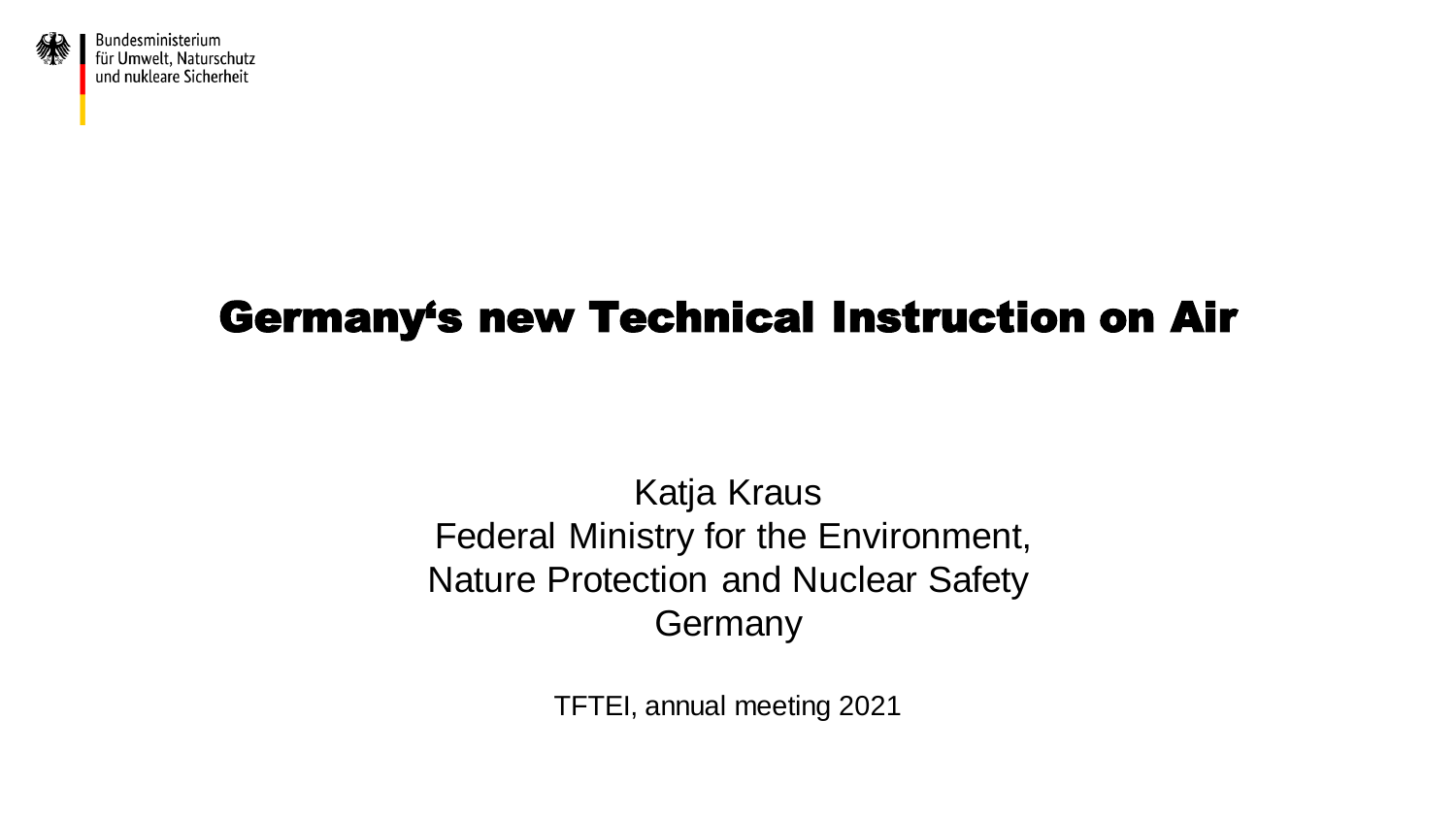

#### Bundesministerium für Umwelt. Naturschutz und nukleare Sicherheit

## What is the TA LUFT?

- Technical Instructions on Air Quality Control
	- First General Administrative Regulation on the Federal Immission Control Act (BImSchG)
	- Basis for uniform national principles for the administrative procedure, decision making, assessment standards for installations requiring licensing
	- Applied on 50.000 installations in Germany
	- Summary of scientific findings on what is state of the art (BAT)
	- Conditions to be fulfilled prior to construction or operation of installations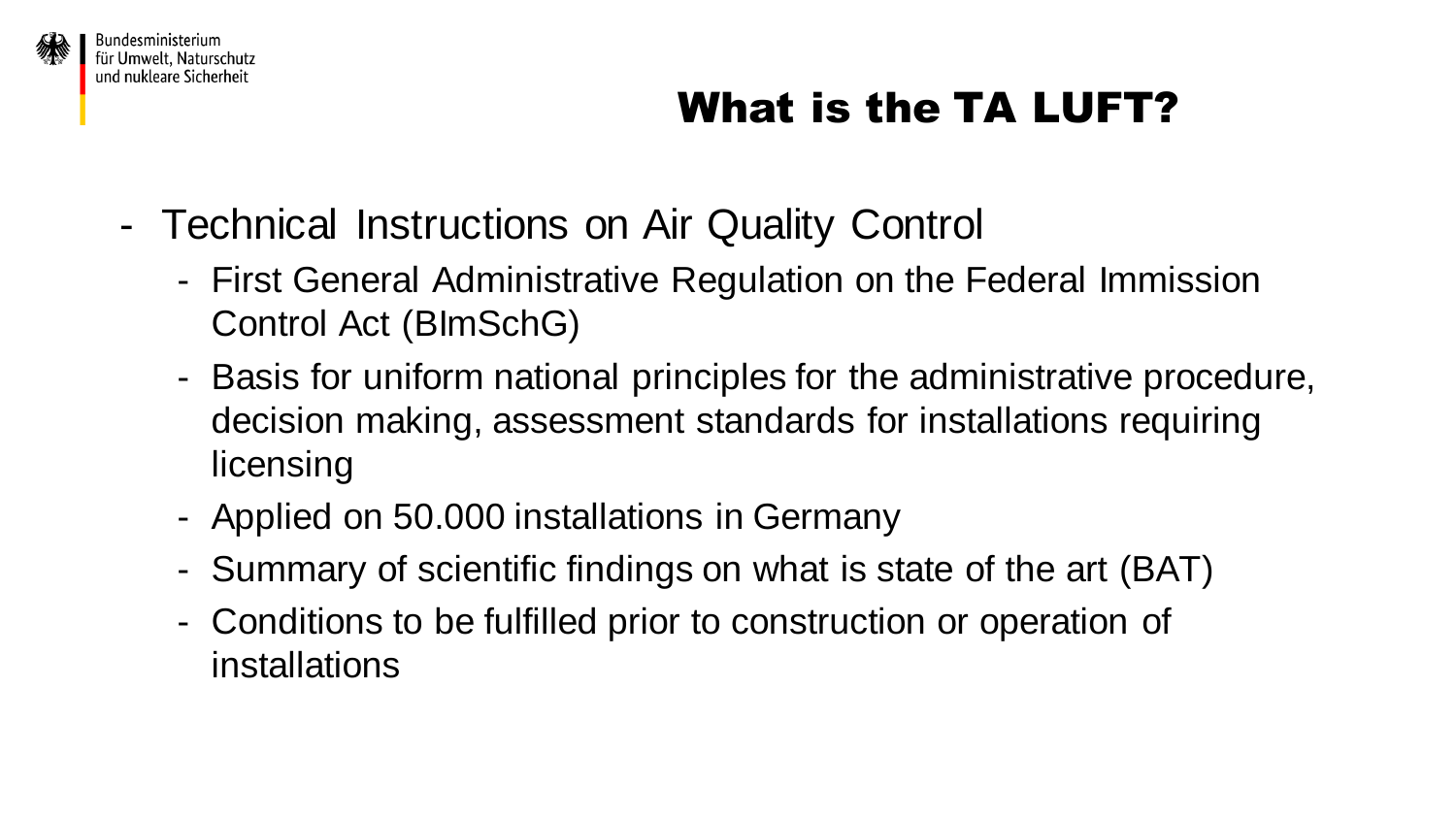

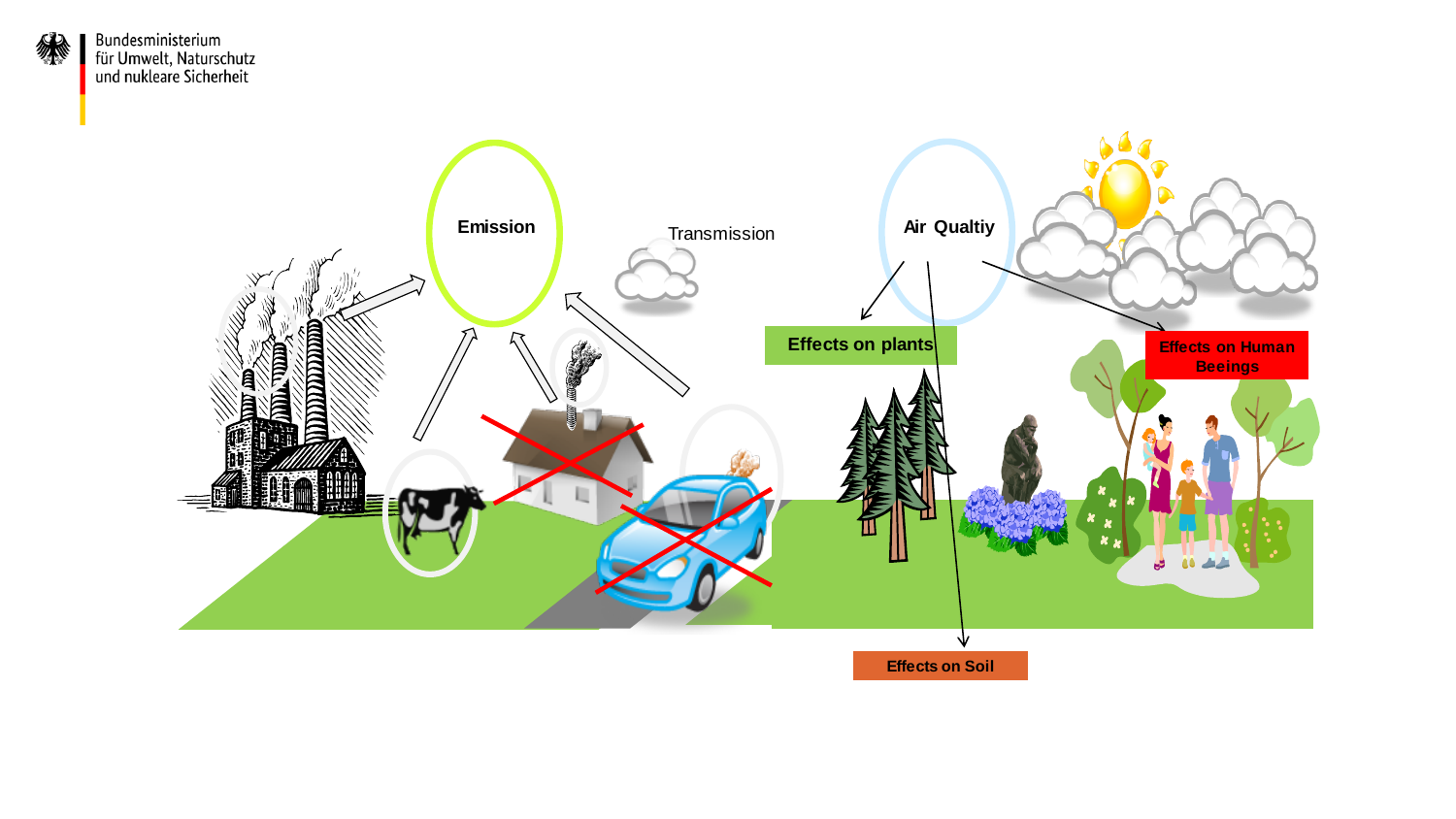

### General Structure of TA Luft

- 1. Scope of Application
- 2. Definitions and Units of Measurement
- 3. General Principles for Licensing, Preliminary Decisions and Permissions for Early Start
- 4. Requirements for the Protection against Harmful Effects on the Environment
- 5. Requirements to Provide Precautions against Harmful Effects on the Environment
	- 5.1 General information
	- 5.2 General Requirements to Emission Limits
	- 5.3 Measuring and Monitoring Emissions
	- 5.4 Special Provisions for Certain Types of Facilities
	- 5.5 Waste Gas Disposal
- 6. Subsequent Orders (Rehabilitation/Refurbishment of Existing Installations)
- 7. Repeal of Regulations
- 8. Coming into Force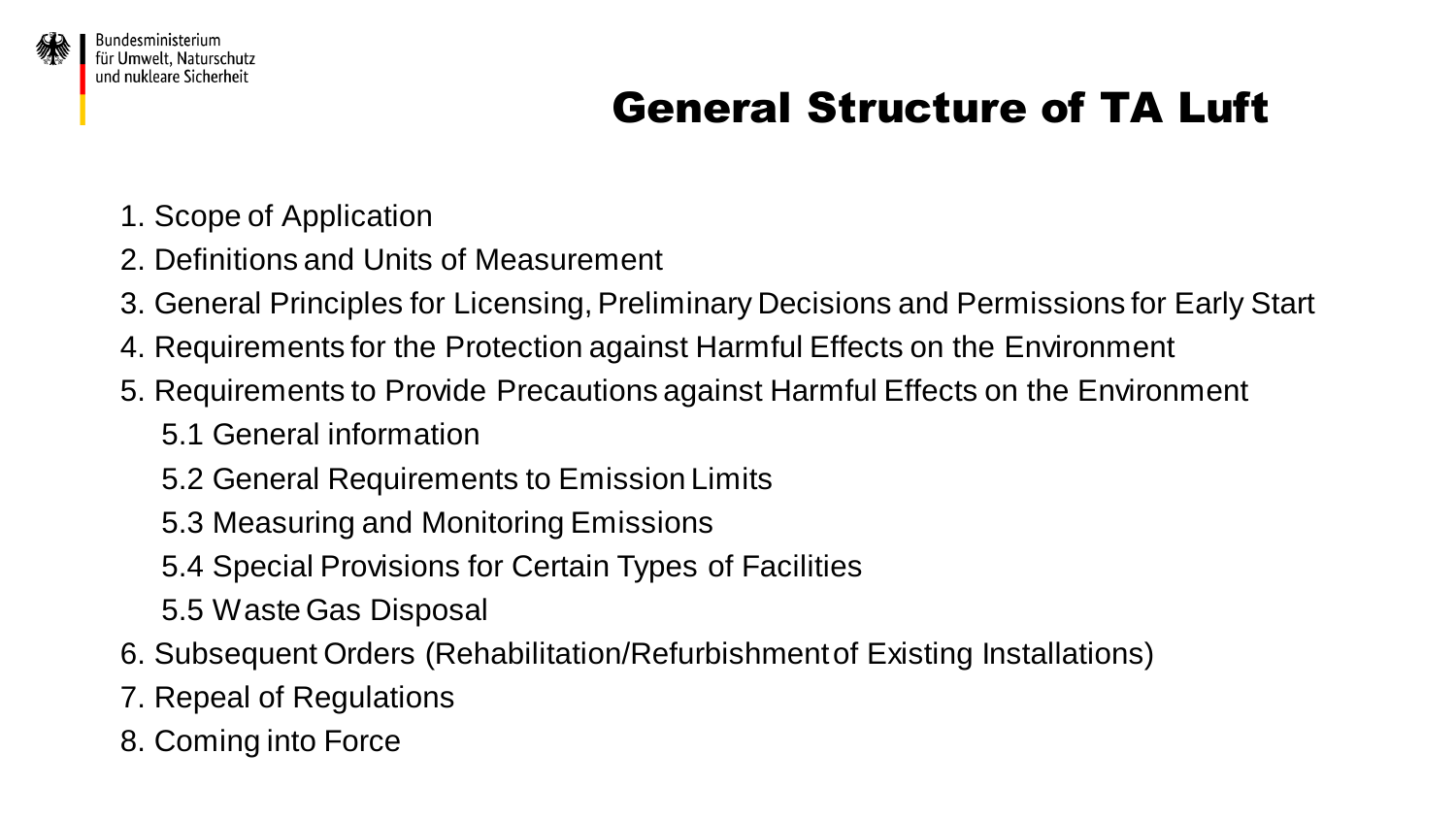

# What is new? (1)

- Inclusion of BAT Conclusions from many EU BREF documents
- Inclusion of new sectors or subsectors
	- Biogas-, wood pellet and shredder plants
- Farming sector
	- Large installations for rearing pigs and poultry reduction of ammonia and PM by 70%
	- Animal welfare-friendly stables were given special consideration and privileges
- Inclusion of the Odour Immission Guideline (GIRL)
- the inclusion of a de minimis threshold for eutrophying and acidifying substances, up to which a more in-depth consideration of nature conservation aspects is dispensable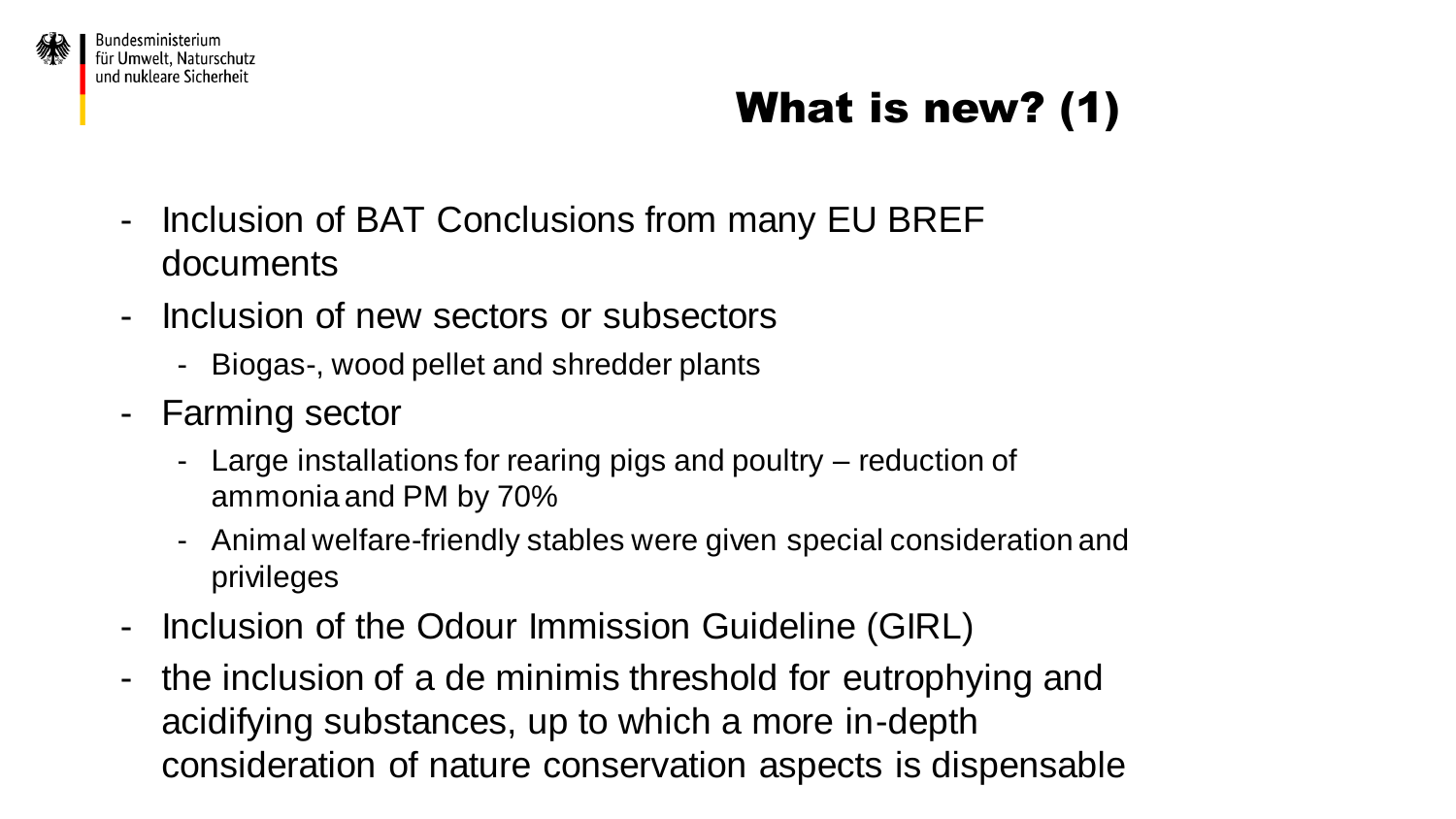

#### Bundesministerium für Umwelt, Naturschutz und nukleare Sicherheit

# What is new? (2)

- New ELV for PM for large installtions (0.4 kg/h) **10 mg/m<sup>3</sup>**
- New ELV for Hg **0,01 mg/m<sup>3</sup>**
- New regulation of Formaldehyde or **5 mg/m<sup>3</sup>**
	- ELVs depending of sector
	- e.g. for production of glass fibres or mineral fibres **10 mg/m<sup>3</sup>**
	- asphalting plants **15 mg/m<sup>3</sup>**
- Regulation of minimum heights for chimneys using an online tool for calculation
	- Basis for for calculation of dispersion modelling for air quality forecast (permitting procedure)
- Check of substances with carcinogenic, reprotoxic and mutagenic properties -> Reclassification